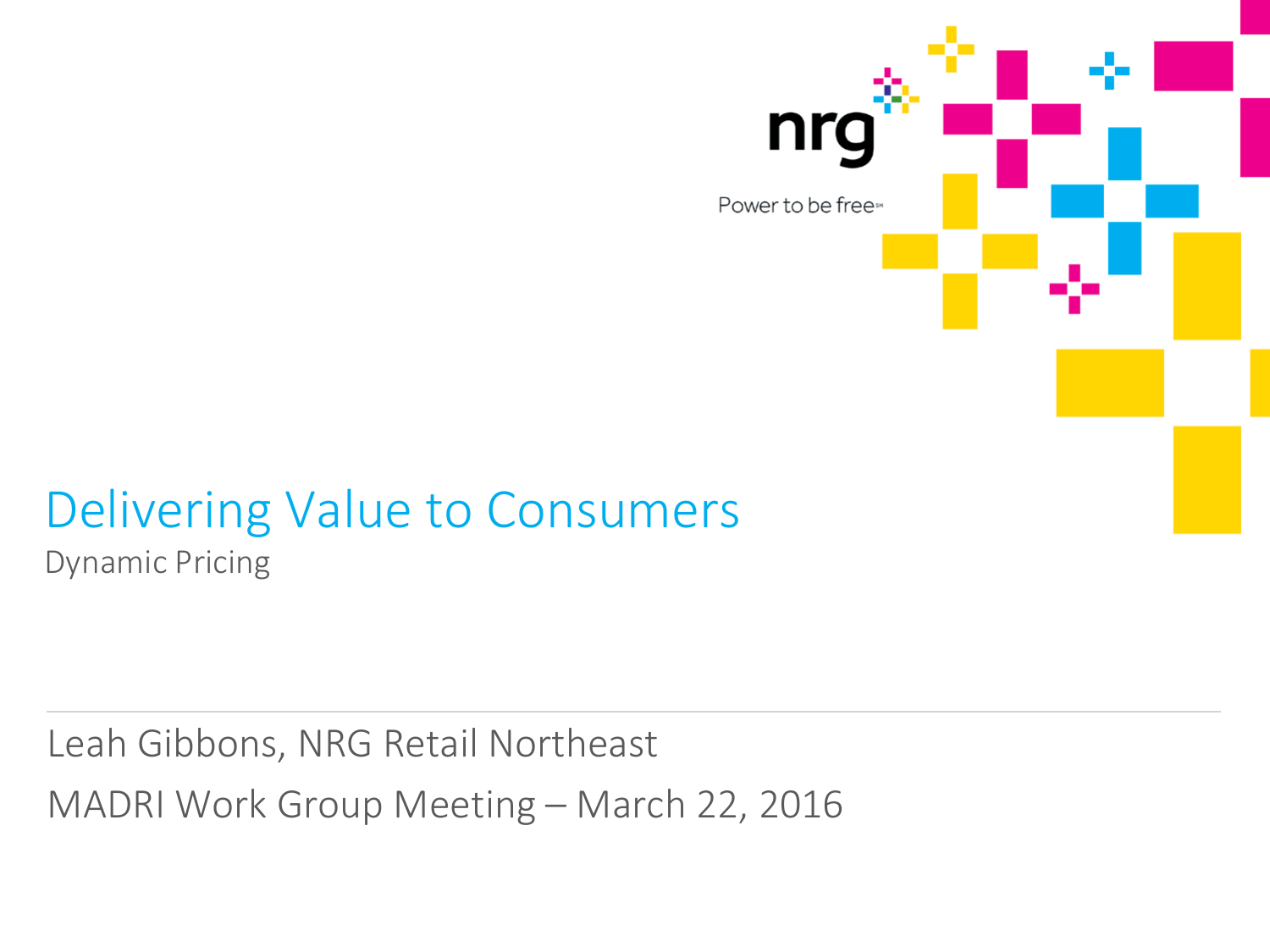

About NRG Energy, Inc.

Competitive Markets Deliver Innovation

PJM Market Status

NRG Home Experience

# Table of Contents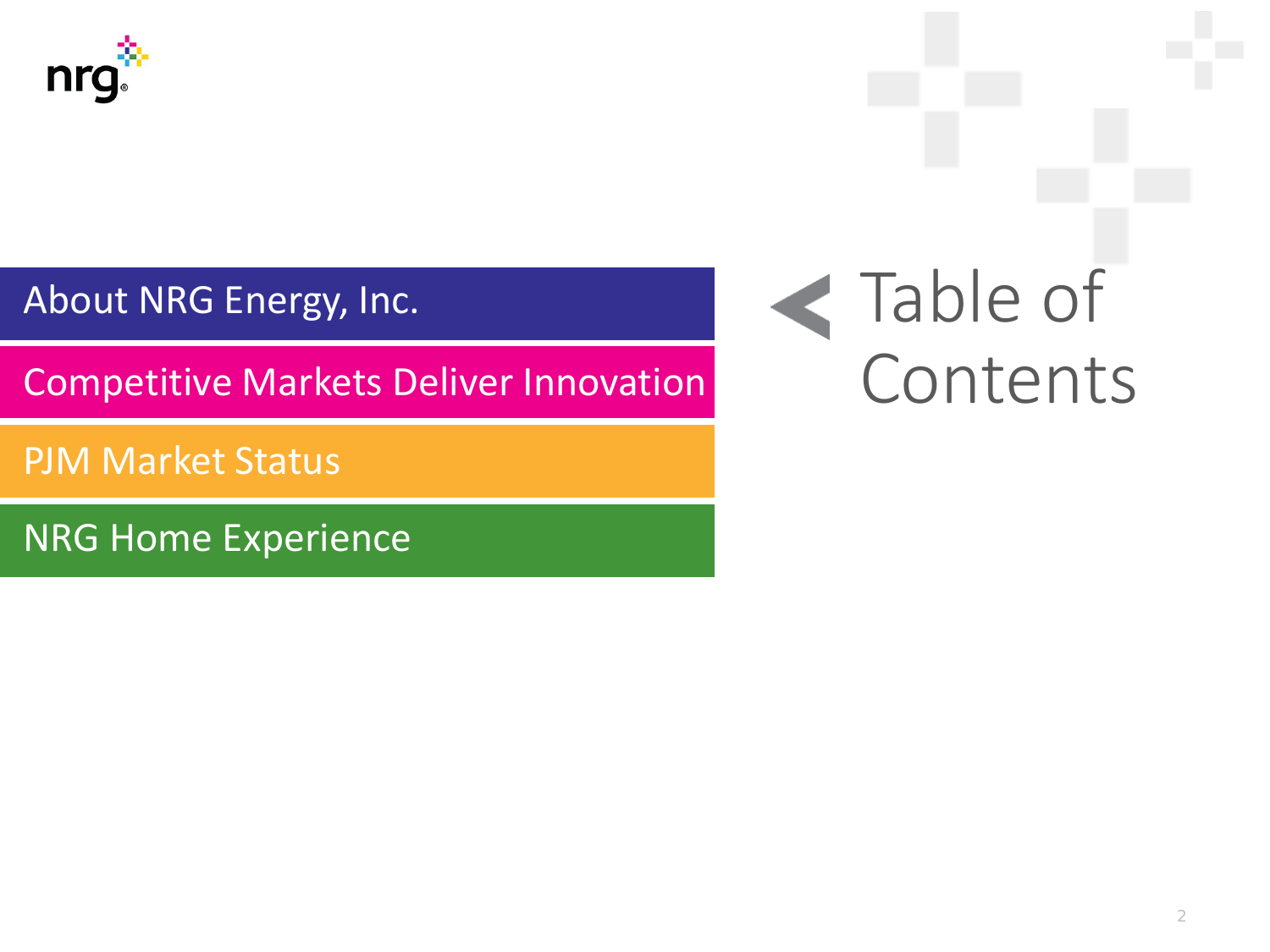## About NRG



- NRG Home is a wholly owned subsidiary of NRG Energy, a Fortune 200 and S&P 500 company.
- NRG owns various retail electric suppliers and provides electricity and energy services to more than 2.5 million retail customers nationally.
- NRG is the largest competitive power generation company in the nation.
- A variety of products with unique value propositions:
	- Smart energy solutions
	- Products/Solutions leveraging renewable energy sources
	- Green Mountain was the first supplier to offer renewable power
	- Personal Power products to provide portable solar and battery solutions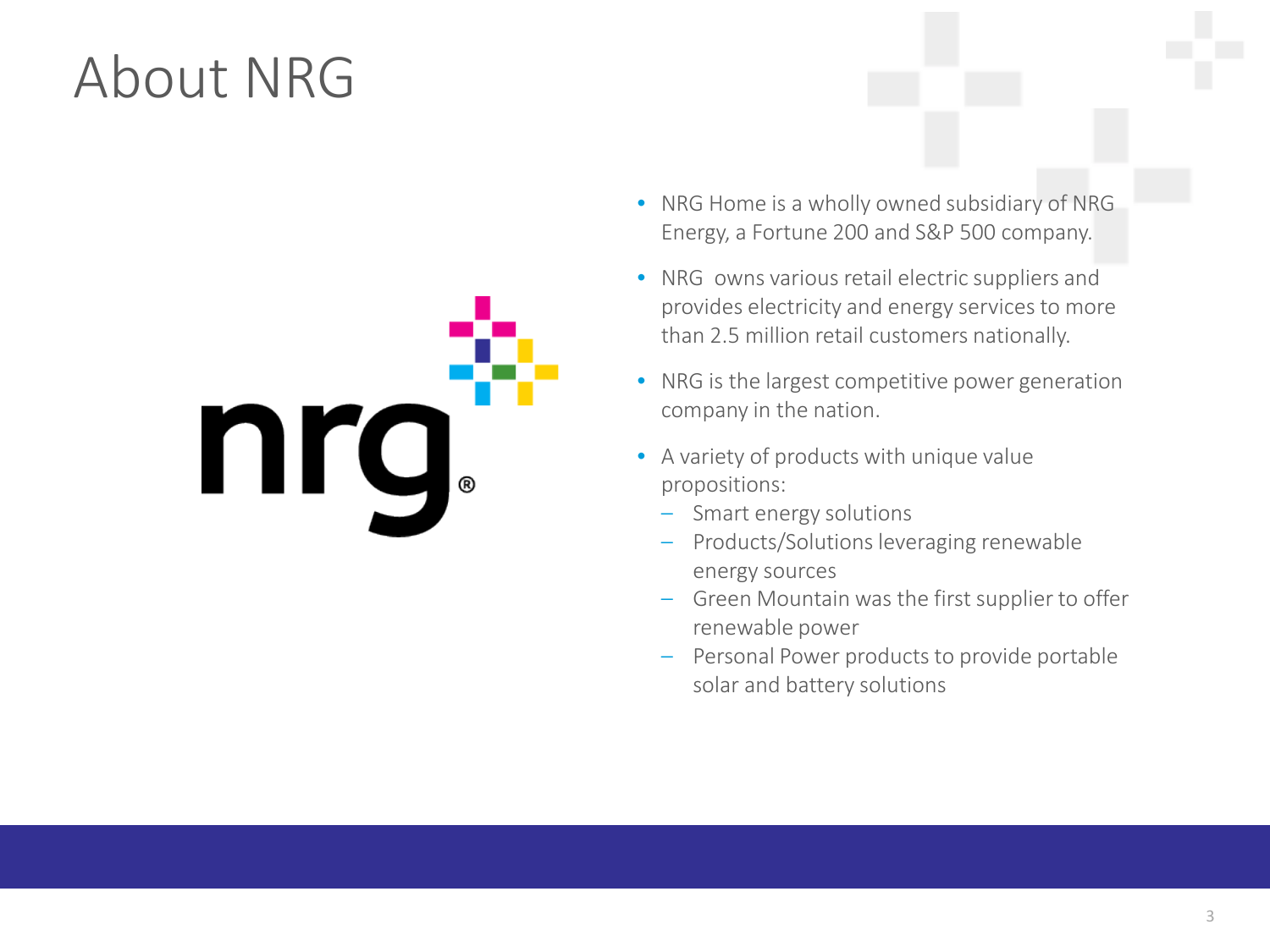



Includes insights, choices, and convenient electricity and natural gas offerings

### NRG Retail

Is a multi-brand business focused on the needs of mass market consumers (residential and small commercial)—providing them compelling solutions for power and related services at home, at work, and on the go



Connected home, monitored security, installation, and maintenance related home services, water monitoring, etc.



- Portable power and battery products
- Power on the go, like kiosks and power pack rentals, etc.

**NRG Retail provides compelling customer solutions for power and related services at home, at work, and on the go**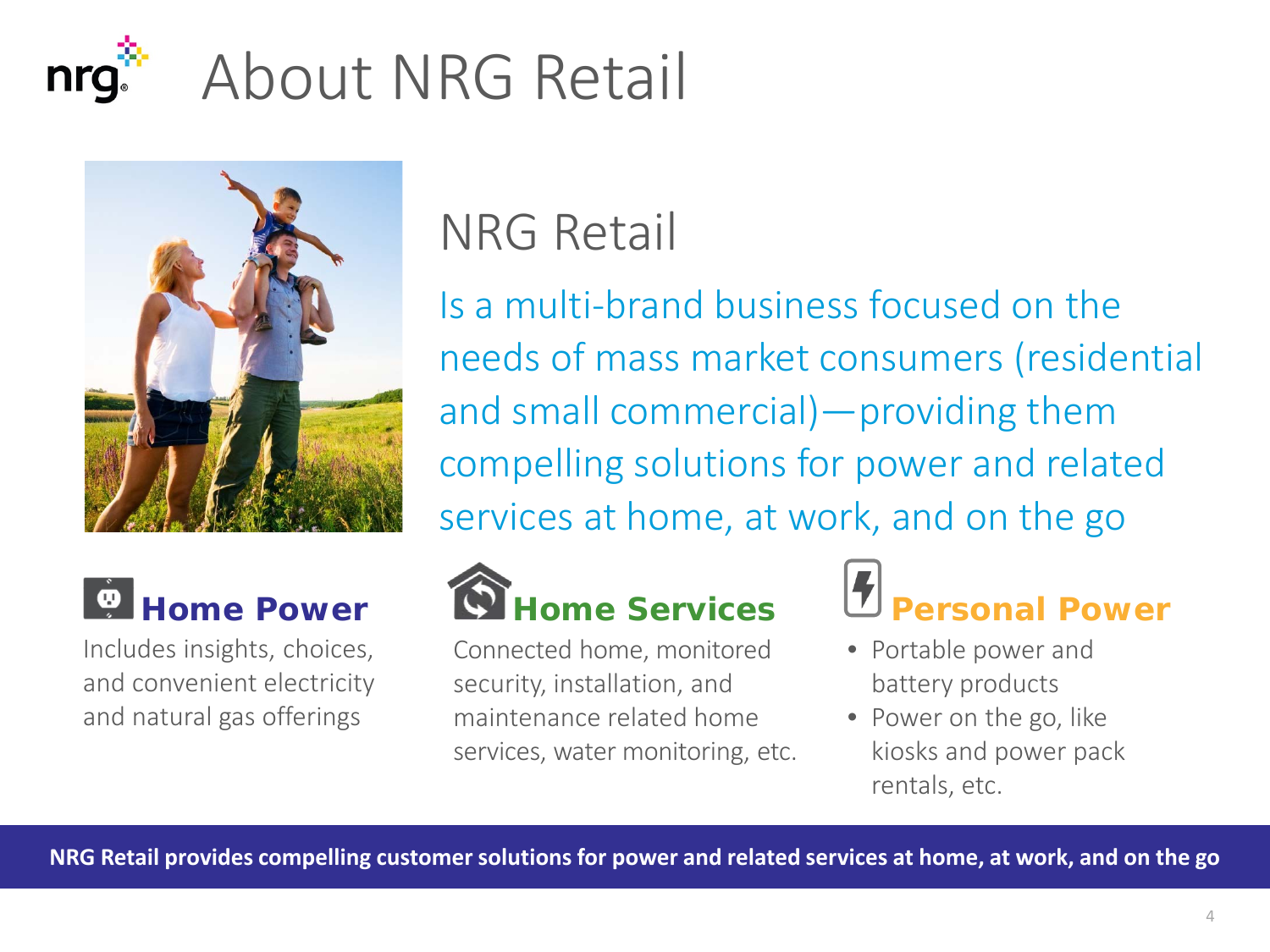

In a restructured retail electricity market, competitive retail suppliers are the entities best suited to deliver value-added products and services – including dynamically priced electricity products  $-$  to consumers. And they will when the **barriers** currently inhibiting the deployment of these products and services are removed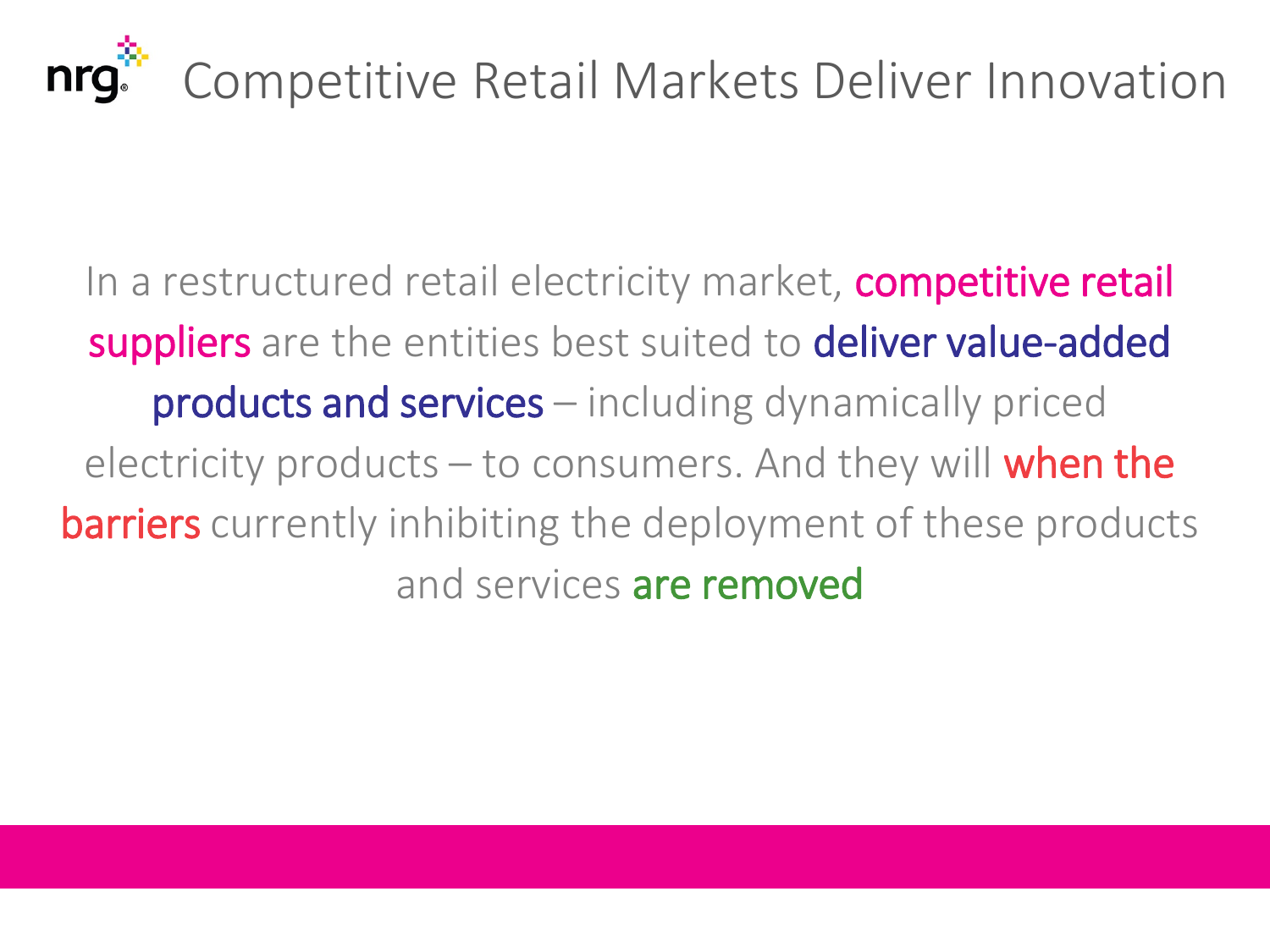### Unlocking the Innovationnrg.

- ▶ Smart meter/AMI deployment
- $\triangleright$  Load settled at PJM based on interval meter data not load profile
- $\triangleright$  Supplier access to their customers' bill quality, interval meter data on a near real-time basis (i.e., 48 hours or less) – with customer consent
	- ◆ Utilities must provide suppliers with access to their customers' near real-time interval meter data all at one time (not manual/customer-bycustomer), every single day
	- ◆ flat file format accessible through a secure portal or website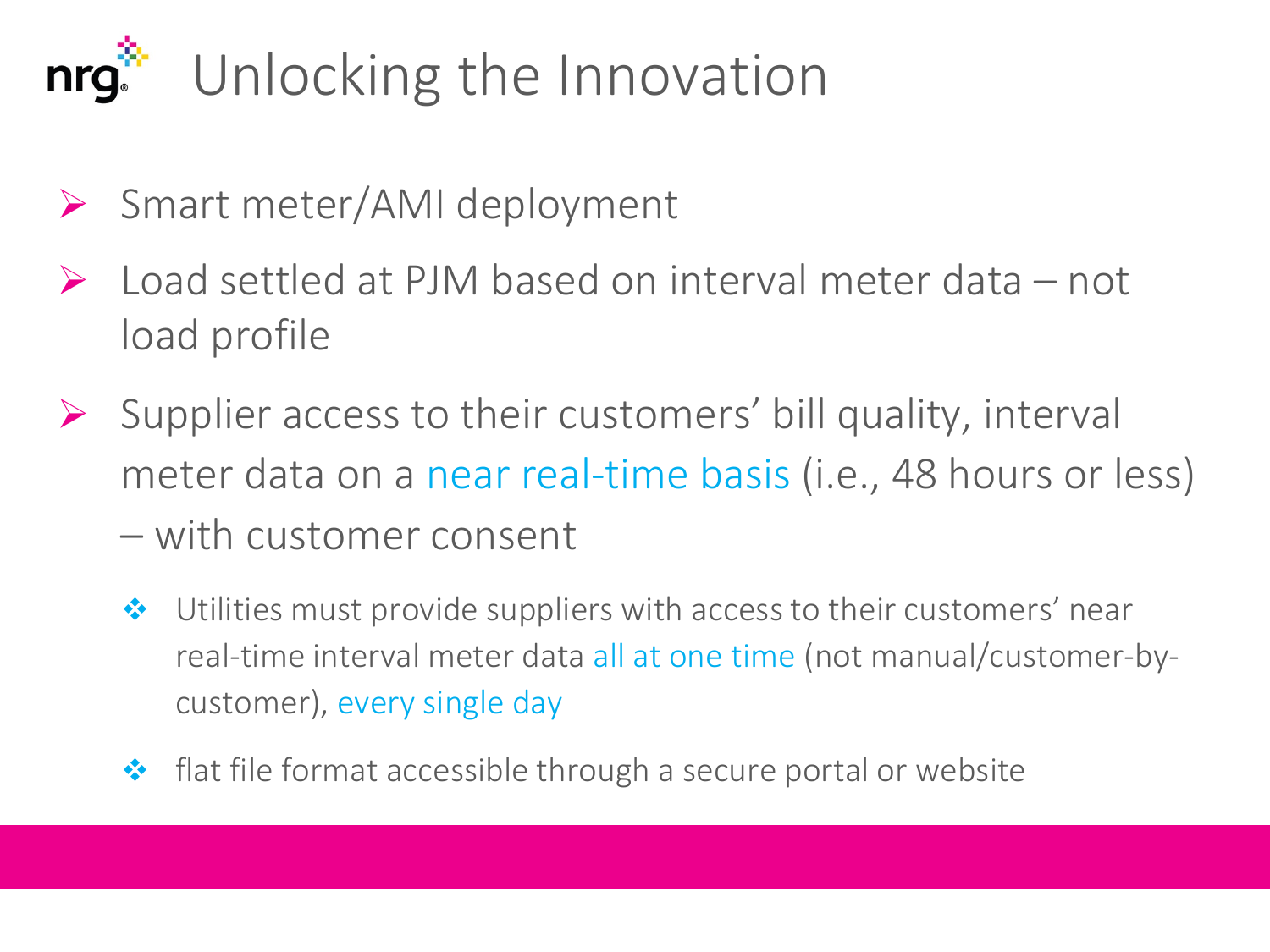

| <b>Jurisdiction</b> | <b>Smart Meters</b>                                        | Load Settlement <sup>1</sup>        | "Real Time" Data<br>Access <sup>2</sup> |
|---------------------|------------------------------------------------------------|-------------------------------------|-----------------------------------------|
| <b>PA</b>           | PPL/PECO - Yes<br>DLC/FE - Deployment in<br><b>Process</b> | PPL-IDR<br>PECO/DLC/FE - Profile    | In Development - 2017                   |
| <b>MD</b>           | BGE/PHI-Yes<br>$FE - No$                                   | $PHI - IDR$<br><b>BGE - Profile</b> | $PHI - Yes$<br>$BGE - 2018$             |
| <b>DC</b>           | Yes                                                        | <b>IDR</b>                          | Yes                                     |
| <b>DE</b>           | Yes                                                        | <b>IDR</b>                          | Yes                                     |
| <b>NJ</b>           | <b>No</b>                                                  | Profile                             | <b>No</b>                               |
| IL                  | ComEd - Deployment in<br><b>Process</b>                    | IDR <sup>3</sup>                    | <b>No</b>                               |
| <b>OH</b>           | Duke - Yes<br>AEP/FE - Partial<br>$DP&L-No$                | Profile $4$                         | No <sup>4</sup>                         |

IDR = Interval Data Recorded Usage; Profile = Rate Class Average Usage; <sup>1</sup>IDR noted if used for PJM Settlement A; <sup>2</sup>Historical IDR available through EDI where smart meters deployed; <sup>3</sup>Unconfirmed; <sup>4</sup>Under discussion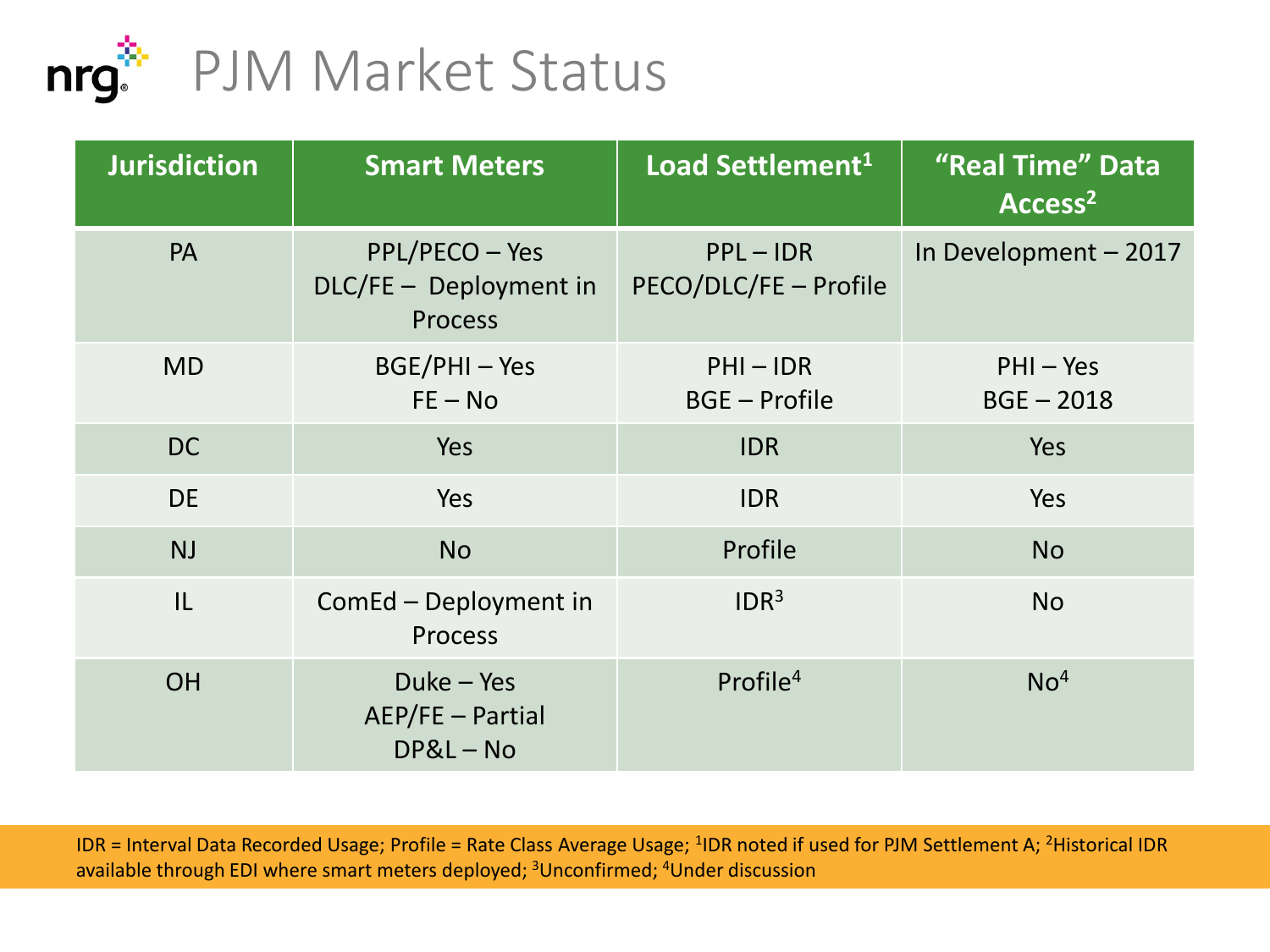### Delivering Smart Energy Solutions nrg.

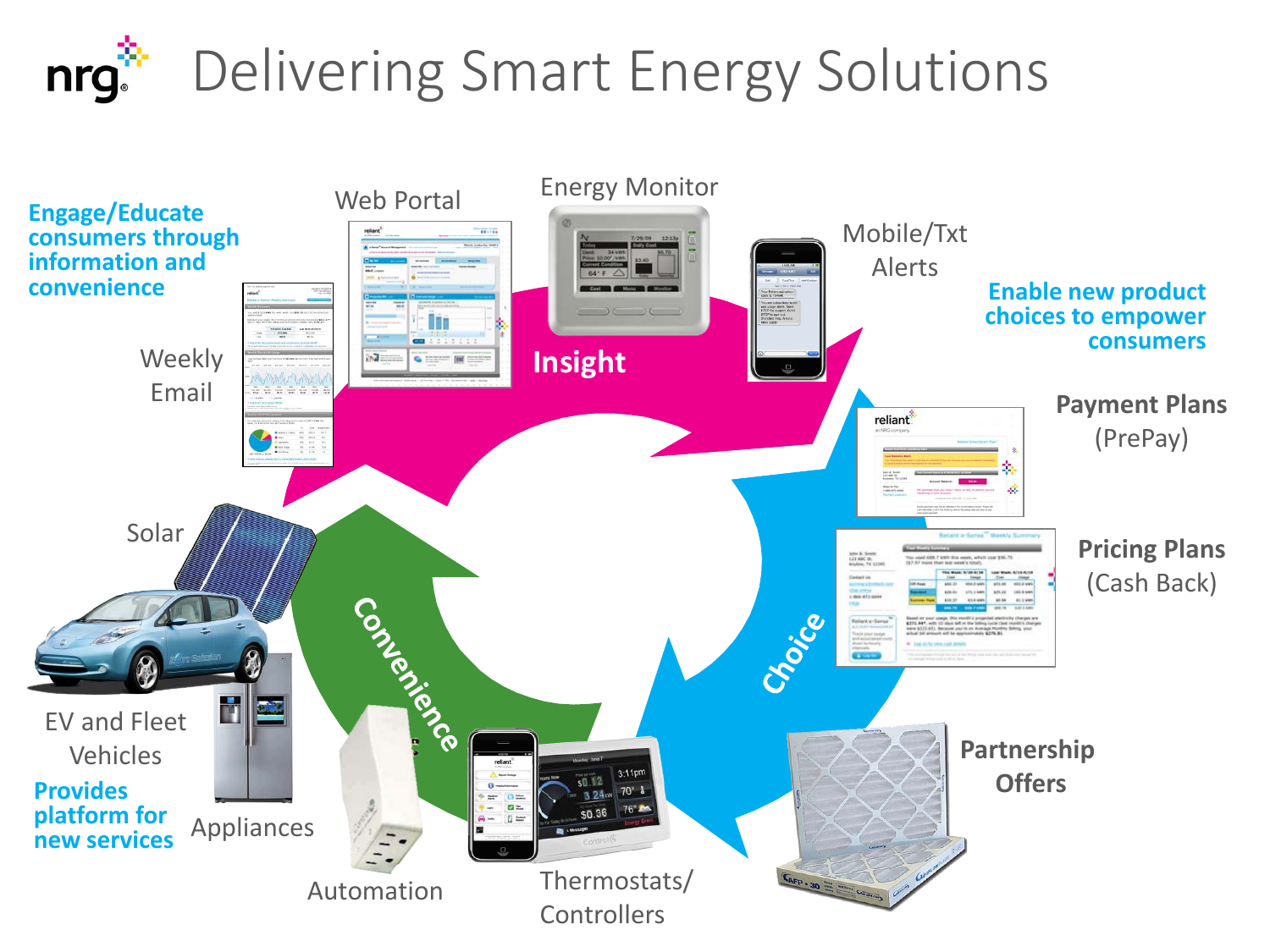

#### PECO Smart Time Pricing

- ❖ Time-of-Use offer
	- 12 month term, fixed pricing
	- Peak:  $2$  p.m.  $-6$  p.m. weekdays, excluding NERC holidays
	- Off-Peak: all other times
- ❖ Customers enrolled with NRG Home (a.k.a. NRG Retail Solutions)
- Enrollment period: Oct 2013 March 2014
- $\bullet$  Bill Protection: customers did not pay more during the program than they would have on PECO's Price to Compare – PECO funded refunds
- $\triangle$  Direct mail/bill inserts/website with bill comparison tools
	- <sup>1</sup> 121,000 residential customers solicited; 4,779 enrolled (3.9% participation rate)
	- 6% average load reduction during non-holiday, weekday afternoons in June August 2014
	- 3% 4% average load reduction during September and spring months (March May)
- ❖ PUC reporting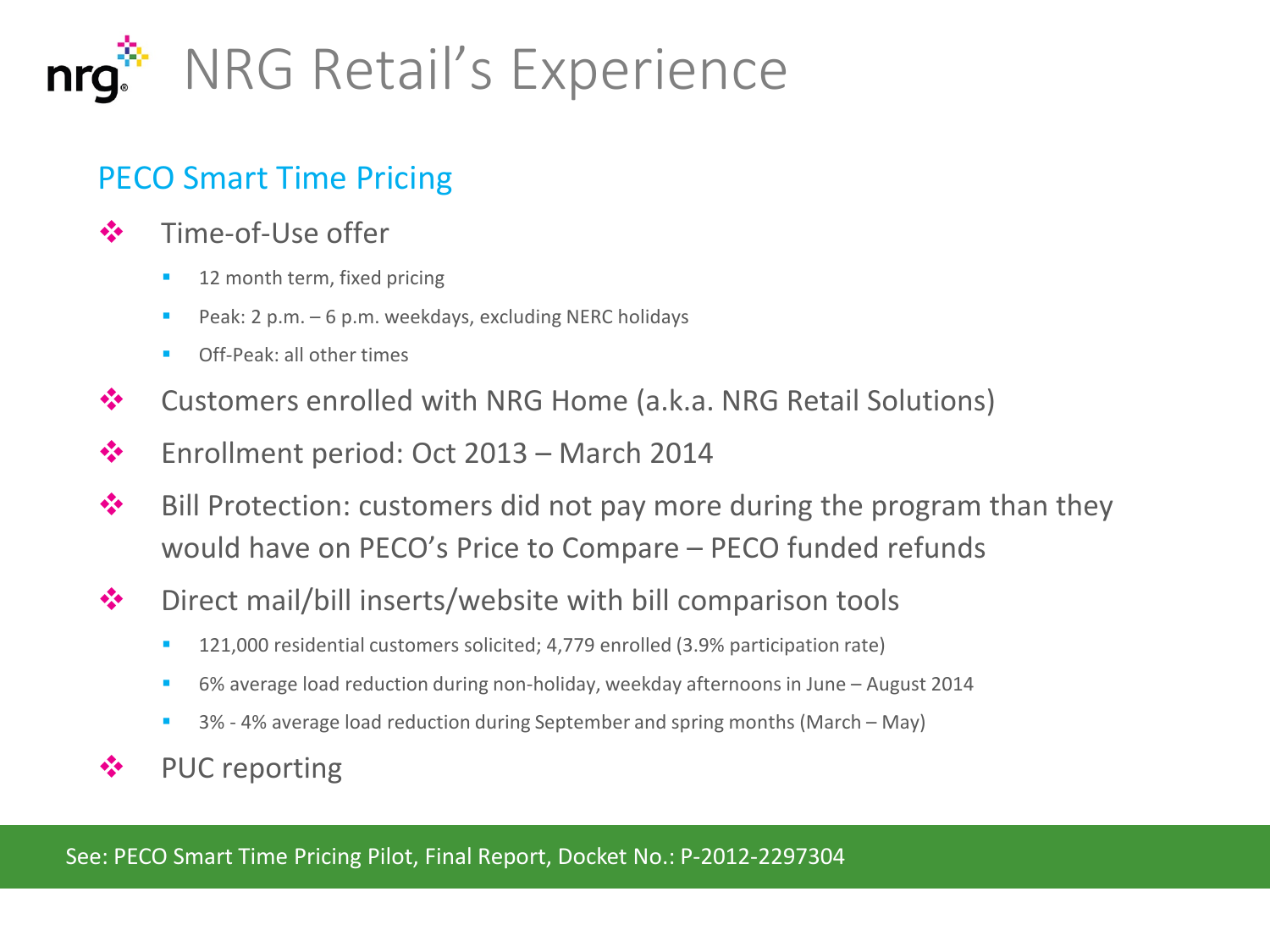### NRG Retail's Experience nrq



NRG Home Your Time Plan

- **Time of Use Derivative**
- 12-month fixed supply price during peak hours
- Free nights  $(9 \text{ p.m.} \text{ through } 5:59 \text{ a.m.})$ the next day)
- No cancellation fee
- Offered as part of the PPL TOU Program



NRG Home Degrees of Difference

- **Voluntary demand response program**
- Day ahead event notification events called weekdays only, 2 p.m. – 6 p.m.
- Reduce usage (compared to class load profile) on at least 3 separate occasions during 3 month period
- Receive email after the event summarizing usage on event days
- **Receive \$50 bonus**